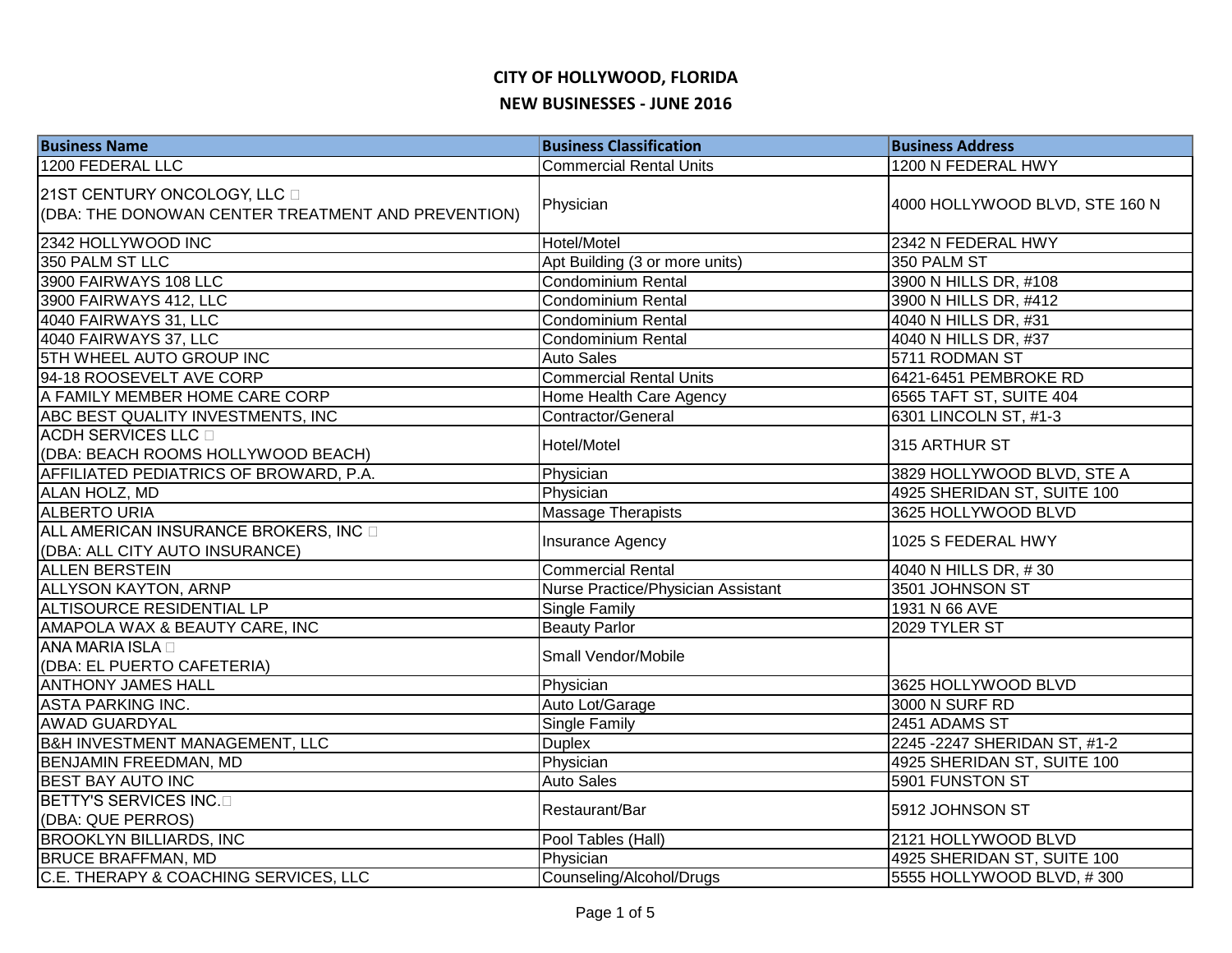| <b>Business Name</b>                        | <b>Business Classification</b>     | <b>Business Address</b>     |
|---------------------------------------------|------------------------------------|-----------------------------|
| <b>CALM PROPERTIES LLC</b>                  | <b>Duplex</b>                      | 1418 N OCEAN DR, #1-2       |
| <b>CASA MAYA INVESTMENTS, LLC</b>           | <b>Commercial Rental Units</b>     | 5821 DAWSON ST              |
| <b>CAVIN HAMLER</b>                         | Opticians                          | 5311 SHERIDAN ST            |
| <b>CDAK INVESTORS, LLC</b>                  | <b>Single Family</b>               | 2531 PIERCE ST              |
| CHAD PRESCOTT, ARNP                         | Nurse Practice/Physician Assistant | 1005 JOE DIMAGGIO DR        |
| <b>COREY OHAYON</b>                         | Condominium Rental                 | 3900 N HILLS DR, #202       |
| <b>CRAZYDILLA LLC</b>                       | Small Vendor/Mobile                |                             |
| <b>CSMA FT LLC</b>                          | Single Family                      | 2830 JOHNSON ST             |
| CUPCAKES ON THE GO GO INC                   | Small Vendor/Mobile                |                             |
| <b>CYNTHIA PEREZ</b>                        | Single Family                      | 4327 JEFFERSON ST           |
| <b>DAIRY MUNOZ</b>                          | Condominium Rental                 | 4060 N HILLS DR, #20        |
| DANI INVESTMENTS, LLC                       | Single Family                      | 3321 RALEIGH ST, #3I        |
| DANIEL ROSENBERG, MD                        | Physician                          | 4925 SHERIDAN ST, SUITE 100 |
| <b>DIOGENES FILPO</b>                       | <b>Commercial Rental Units</b>     | 5643 RODMAN ST              |
| <b>DORIS BOUCAN</b>                         | Opticians                          | 5311 SHERIDAN ST            |
| DRIVE ONE, LLC                              | <b>Auto Sales</b>                  | 5090 S STATE ROAD 7         |
| <b>DST INVESTMENTS LLC</b>                  | <b>Commercial Rental Units</b>     | 2500 HOLLYWOOD BLVD         |
| <b>EDWARD J BABIK LLC</b>                   | Contractor/General                 | 1900 VAN BUREN ST, #317B    |
| <b>EDWARD LUCAS</b>                         | Physician                          | 3625 HOLLYWOOD BLVD         |
| <b>EIPEL LLC</b>                            | <b>Commercial Rental Units</b>     | 1909 HARRISON ST            |
| <b>ELLAINE LEWIS</b>                        | <b>Retail Store/Stock</b>          | 1940 N 30 RD, BAY 134       |
| <b>ERNESTO LUZ</b>                          | <b>Massage Therapists</b>          | 3625 HOLLYWOOD BLVD         |
| <b>EVERTRUCK, LLC</b>                       | <b>Office</b>                      | 1955 HARRISON ST, SUITE 202 |
| <b>FAVORITA INN, LLC</b>                    | Hotel/Motel                        | 509 N FEDERAL HWY           |
| <b>FEYA INVESTMENTS LLC</b>                 | Single Family                      | 2115 MCKINLEY ST            |
| <b>FIRST SOUTHEAST MORTGAGE CORPORATION</b> | <b>Duplex</b>                      | 1910 MADISON ST             |
| <b>FRIDA ERIKSSON</b>                       | <b>Condominium Rental</b>          | 4040 N HILLS DR, #23        |
| <b>FVCS INVESTMENTS, LLC</b>                | Single Family                      | 2222 TAFT ST                |
| <b>G&amp;T ENTERPRISES FL, LLC</b>          | Single Family                      | 2635 LEE ST                 |
| <b>GAIA BUILDERS CORP</b>                   | Single Family                      | 361 N 72 WAY                |
| <b>GAIA BUILDERS CORP</b>                   | Single Family                      | 7091 HOOD ST                |
| <b>GAIA BUILDERS CORP</b>                   | Single Family                      | 4327 JEFFERSON ST           |
| <b>GAIA BUILDERS CORP</b>                   | Single Family                      | 7630 HOOD ST                |
| <b>GAIA BUILDERS CORP</b>                   | Single Family                      | 6510 ARTHUR ST              |
| <b>GARDEN DIVA HUMMUS, LLC</b>              | <b>Retail Store/Stock</b>          | 1940 N 30 RD                |
| (DBA: GARDEN DIVA HUMMUS)                   |                                    |                             |
| <b>GENESIS YACHTLINE USA, INC</b>           | Manufacturing                      | 4040 SW 30 AVE              |
| <b>GIL ARONSON MD, LLC</b>                  | Physician                          | 4340 SHERIDAN ST, #202-C    |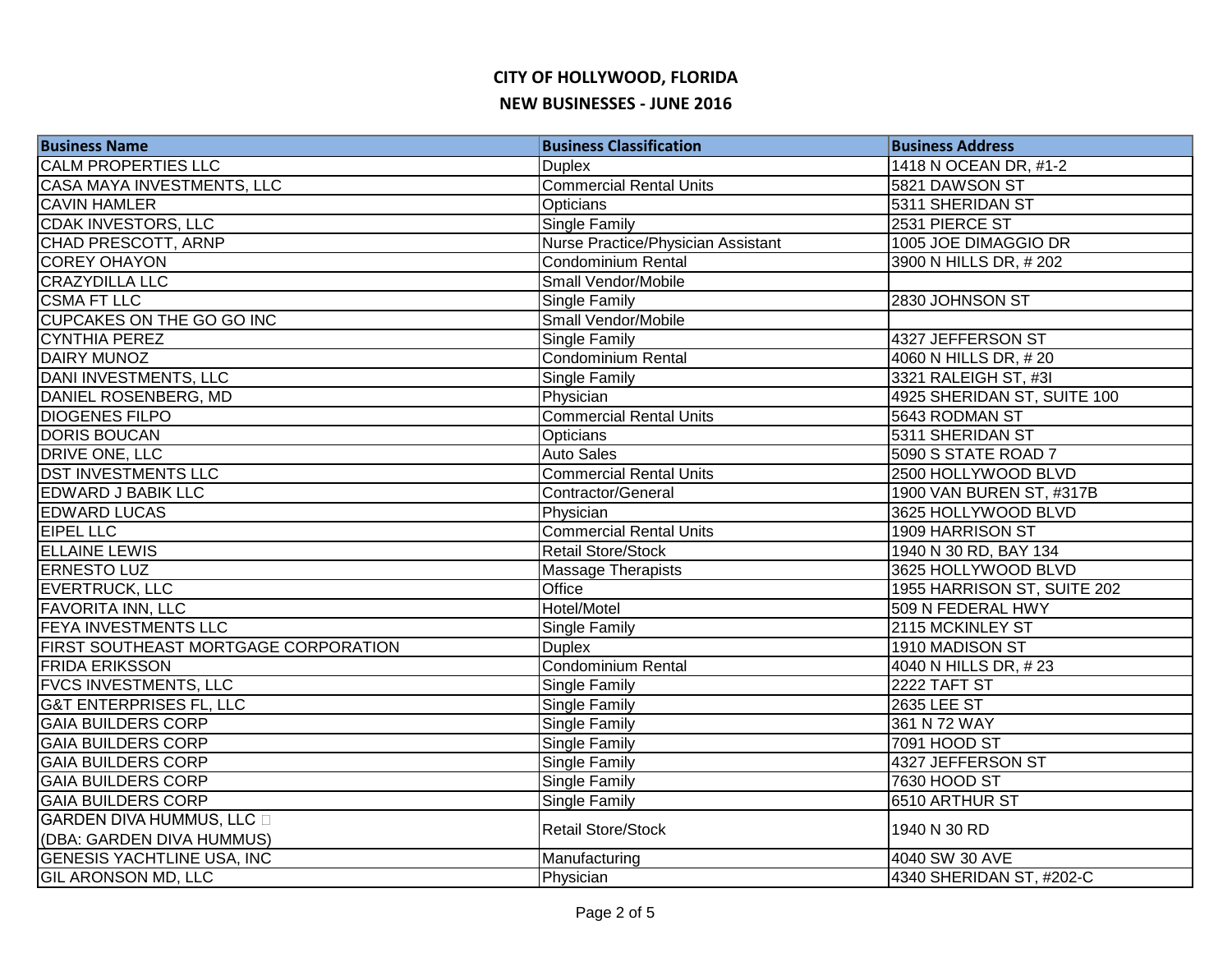| <b>Business Name</b>                 | <b>Business Classification</b> | <b>Business Address</b>     |
|--------------------------------------|--------------------------------|-----------------------------|
| <b>GRANDT LLCD</b>                   | Restaurant/Bar                 | 2218 N FEDERAL HWY          |
| (DBA: ARTIES SPORTSMAN LAUNGE)       |                                |                             |
| <b>GREGORY WELCH, MD</b>             | Physician                      | 3501 JOHNSON ST             |
| <b>HARRY GOLDSTEIN</b>               | <b>Condominium Rental</b>      | 3800 N HILLS DR, #409       |
| HIPPIE JUACAMAYA, LLC                | <b>Retail Store/Stock</b>      | 1940 N 30 RD                |
| HOLLYWOOD 46 AVENUE GROCERY INC D    | Grocery/Convenience Store      | 118 N 46 AVE                |
| (DBA: KWIK STOP # 26)                |                                |                             |
| <b>HOLLYWOOD HEAT HOT SAUCE LLC</b>  | Office                         | 2455 WASHINGTON ST          |
| <b>HOLLYWOOD STAR LIMOUSINE, INC</b> | Office                         | 110 N DIXIE HWY             |
| <b>HOOKA GALAXY CORP</b>             | Retail Store/Stock             | 6429 PEMBROKE RD            |
| ICON MEDICAL CENTERS, LLC            | Office                         | 3625 HOLLYWOOD BLVD         |
| <b>INA'S LEGACY LLC</b>              | Condominium Rental             | 4060 N HILLS DR, #28        |
| INTERNATIONAL MUNCHIES, INC          | 9135 Catering/Take Out Food    | 5842 DEWEY ST               |
| <b>IRIS GONZALEZ</b>                 | Opticians                      | 5311 SHERIDAN ST            |
| <b>ISRAEL SHERIDAN WELLS LLC</b>     | <b>Commercial Rental Units</b> | 4600 SHERIDAN ST            |
| <b>ITS FAIRWAYS LLC</b>              | Condominium Rental             | 3800 N HILLS DR, #310       |
| <b>JBL ASSET MANAGEMENT, LLC</b>     | <b>Property Management</b>     | 2028 HARRISON ST            |
| JL CONCRETE PUMPING, LLC             | Concrete                       | 5900 DEWEY ST               |
| <b>JOAN LEHMAN</b>                   | Apt Building (3 or more units) | 2205 ROOSEVELT ST, #1-4     |
| <b>JOAN LEHMAN</b>                   | <b>Duplex</b>                  | 2226 ROOSEVELT ST           |
| <b>JOAN LEHMAN</b>                   | <b>Duplex</b>                  | 2230 ROOSEVELT ST           |
| <b>JON M BARTICK</b>                 | <b>Single Family</b>           | 1633 MCKINLEY ST            |
| JOSEPH ZIKRIA, MD                    | Physician                      | 3501 JOHNSON ST             |
| <b>JOSEPH ZIKRIA, MD</b>             | Physician                      | 3600 WASHINGTON ST          |
| JOSHUA Z. STEINER, DO, PA            | Physician                      | 4410 SHERIDAN ST, STE A     |
| <b>KAREN BORUSHOK, MD</b>            | Physician                      | 4925 SHERIDAN ST, SUITE 100 |
| <b>KRISTINE MARIE FENNELL</b>        | Condominium Rental             | 4020 N HILLS DR, #37        |
| <b>KTR HOLLYWOOD</b>                 | <b>Commercial Rental Units</b> | 3601-3613 N 29 AVE          |
| <b>LEA BEN-SHOSHAN</b>               | <b>Condominium Rental</b>      | 4000 N HILLS DR, #21        |
| LETTY B. ANTONINI REV. TRUST         | Single Family                  | 2455 POLK ST                |
| <b>LINDA INVESTMENT CORP</b>         | <b>Duplex</b>                  | 1853 RODMAN ST              |
| LINDA INVESTMENT CORP                | <b>Duplex</b>                  | 1857 RODMAN ST, #1-2        |
| LINDA INVESTMENT II CORP             | <b>Duplex</b>                  | 1833 JEFFERSON ST           |
| LINDA INVESTMENT II CORP             | <b>Duplex</b>                  | 1832 JEFFERSON ST, #1-2     |
| LUXURY AUTO, LLCO                    | Office                         | 3800 N 28 TER               |
| (DBA: LUXURY AUTO RENTAL)            |                                |                             |
| M & M AUTO ALLIANCE INC              | <b>Auto Sales</b>              | 2048 MCKINLEY ST, BAY #1    |
| MAGILEN ENTERPRISES, INC             | Physician                      | 3800 S OCEAN DR, #209       |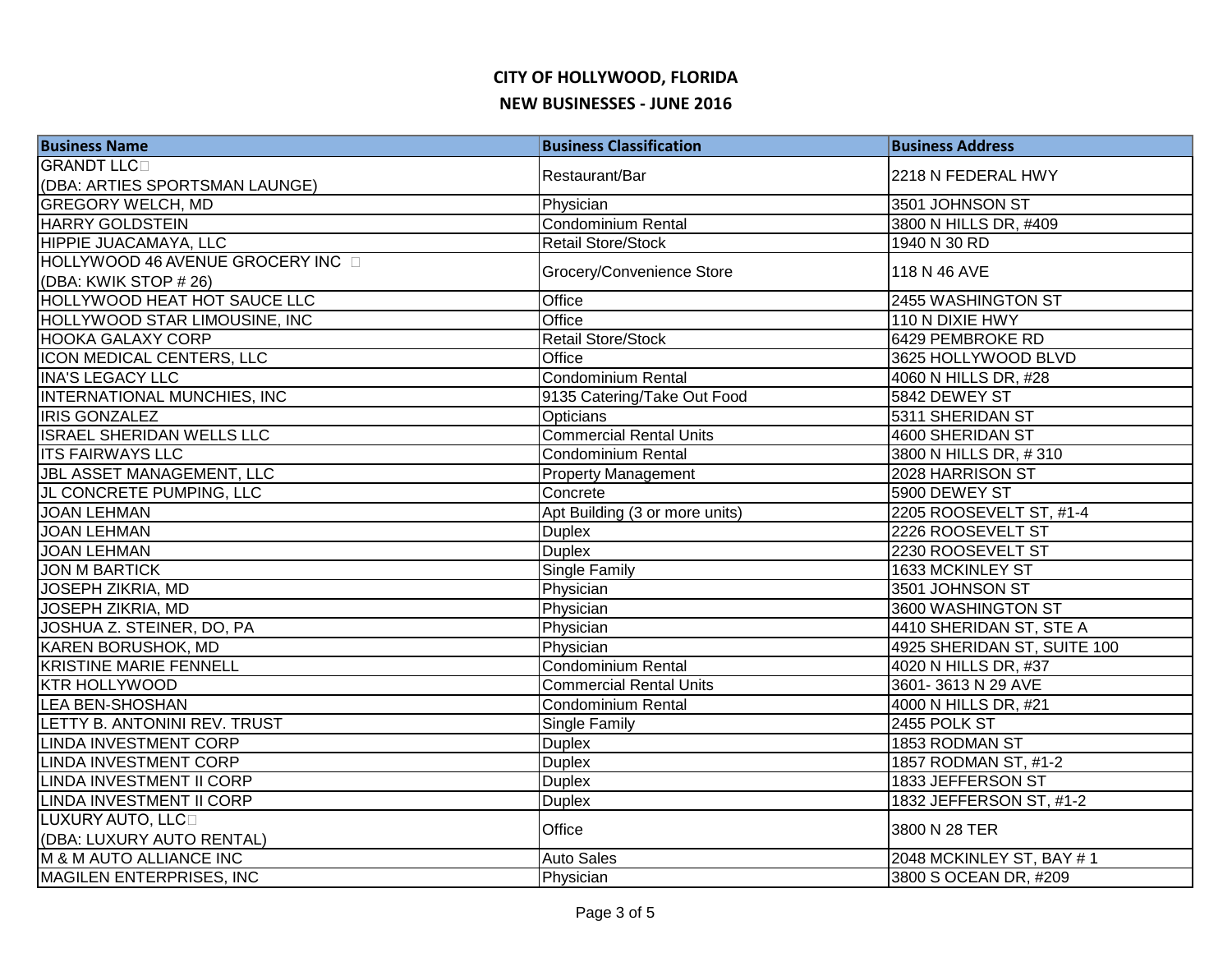| <b>Business Name</b>                                      | <b>Business Classification</b>    | <b>Business Address</b>        |
|-----------------------------------------------------------|-----------------------------------|--------------------------------|
| <b>MARALEX FL, LLC</b>                                    | <b>Commercial Rental</b>          | 3600 VAN BUREN ST, #111        |
| <b>MARIA ROSATI</b>                                       | Single Family                     | 2434 POLK ST                   |
| MARIELA CARIDAD CARDONA                                   | Single Family                     | 1631 HOLLYWOOD BLVD            |
| <b>MARIPOSA HOME TRUST LLC</b>                            | Single Family                     | 2310 N 66 TER                  |
| <b>MARK ALEX CHMIEL</b>                                   | Single Family                     | 2614 PIERCE ST                 |
| <b>MARK ARONIN</b>                                        | <b>Condominium Rental</b>         | 3800 N HILLS DR, #308          |
| MARVELOUS AUTO DETAILS TIRES AND OIL CHANGE CORP          | <b>Auto Sales</b>                 | 1716 N DIXIE HWY               |
| <b>MATTHEW ROTHSTEIN</b>                                  | <b>Condominium Rental</b>         | 3800 N HILLS DR, #311          |
| <b>MATTHEW ROTHSTEIN</b>                                  | <b>Condominium Rental</b>         | 3800 N HILLS DR, #404          |
| <b>MC ALLIANCE LLC</b>                                    | Single Family                     | 1955 WILEY ST                  |
| MCCS 450 N PARK LLC                                       | <b>Commercial Rental Units</b>    | 450 N PARK RD                  |
| <b>MICHEL SEBAG</b>                                       | <b>Condominium Rental</b>         | 3900 N HILLS DR, #116          |
| MR. SPOTLESS CLEAN LLC                                    | Office                            | 2521 LINCOLN ST, APT 118       |
| <b>MURANSKY CHIROPRACTIC, PA</b>                          | Chiropractor/Chiropodist          | 900 S FEDERAL HWY              |
| MUZART OF HOLLYWOOD, LLC                                  | School/Art Instruction            | 1955 HARRISON ST               |
| MY FLORIDA FURNITURE INC                                  | <b>Furniture/Houseware Stores</b> | 1400 N FEDERAL HWY             |
| NATIONWIDE ACADEMY CORP                                   | Office                            | 3440 HOLLYWOOD BLVD, SUITE 415 |
| NATURAL GAS OF FLORIDA, INC                               | <b>Office</b>                     | 901 S STATE RD 7, SUITE 410    |
| <b>NEVADA HOTEL</b>                                       | <b>Commercial Rental Units</b>    | 322 NEVADA ST                  |
| NEWMAN HOLDINGS, LLC                                      | <b>Condominium Rental</b>         | 3900 N HILLS DR, #207          |
| <b>OHANA HONU, LLC</b>                                    | <b>Clothing/Apparel Store</b>     | 725 S 21 AVE                   |
| <b>ORA FABIAN</b><br>(DBA: AVENTURA CRANIOSACRAL THERAPY) | <b>Massage Therapists</b>         | 3854A SHERIDAN ST, UNIT 13A    |
| <b>PAOLA MIGDALSKI</b>                                    | Condominium Rental                | 4060 N HILLS DR, #5            |
| <b>PATRICK J AMAR</b>                                     | Physician                         | 3860 N 40 AVE                  |
| <b>PENNY GOLD</b>                                         | Opticians                         | 5311 SHERIDAN ST               |
| <b>PETER LANGBORGH</b>                                    | Single Family                     | 1150 HAYES ST                  |
| PETER SULLIVAN, MD                                        | Physician                         | 4925 SHERIDAN ST, SUITE 100    |
| PIN THAT LASH CORP (DBA: NAILTALK BY ERIKA SPA)           | <b>Beauty Parlor</b>              | 2636 GRANT ST                  |
| PLANET ASSIST INC                                         | Office                            | 3990 SHERIDAN ST, SUITE 212    |
| RAZES, ANNA & HANNAH, ELBERT                              | <b>Vacation Rental</b>            | 1614 WASHINGTON ST             |
| RECYCLING CENTERS OF HOLLYWOOD, LLC                       | Recycling                         | 5691 PLUNKETT ST               |
| <b>ROSA INTERNATIONAL, LLC</b>                            | <b>Commercial Rental Units</b>    | 4040 SW 30 AVE                 |
| ROYAL KIDS OF HOLLYWOOD LEARNING CENTER, INC              | Day Care Certified                | 5610 WASHINGTON ST             |
| <b>RUNAS BRASA &amp; GRILL LLC</b>                        |                                   | 1920 TYLER ST                  |
| (DBA: RUNEROS BRASA & GRILL)                              | Restaurant/Bar                    |                                |
| SAMUEL SERED, MD                                          | Physician                         | 4925 SHERIDAN ST, SUITE 100    |
| <b>SARA GAMBERG</b>                                       | <b>Commercial Rental Units</b>    | 4651 SHERIDAN ST, #200         |